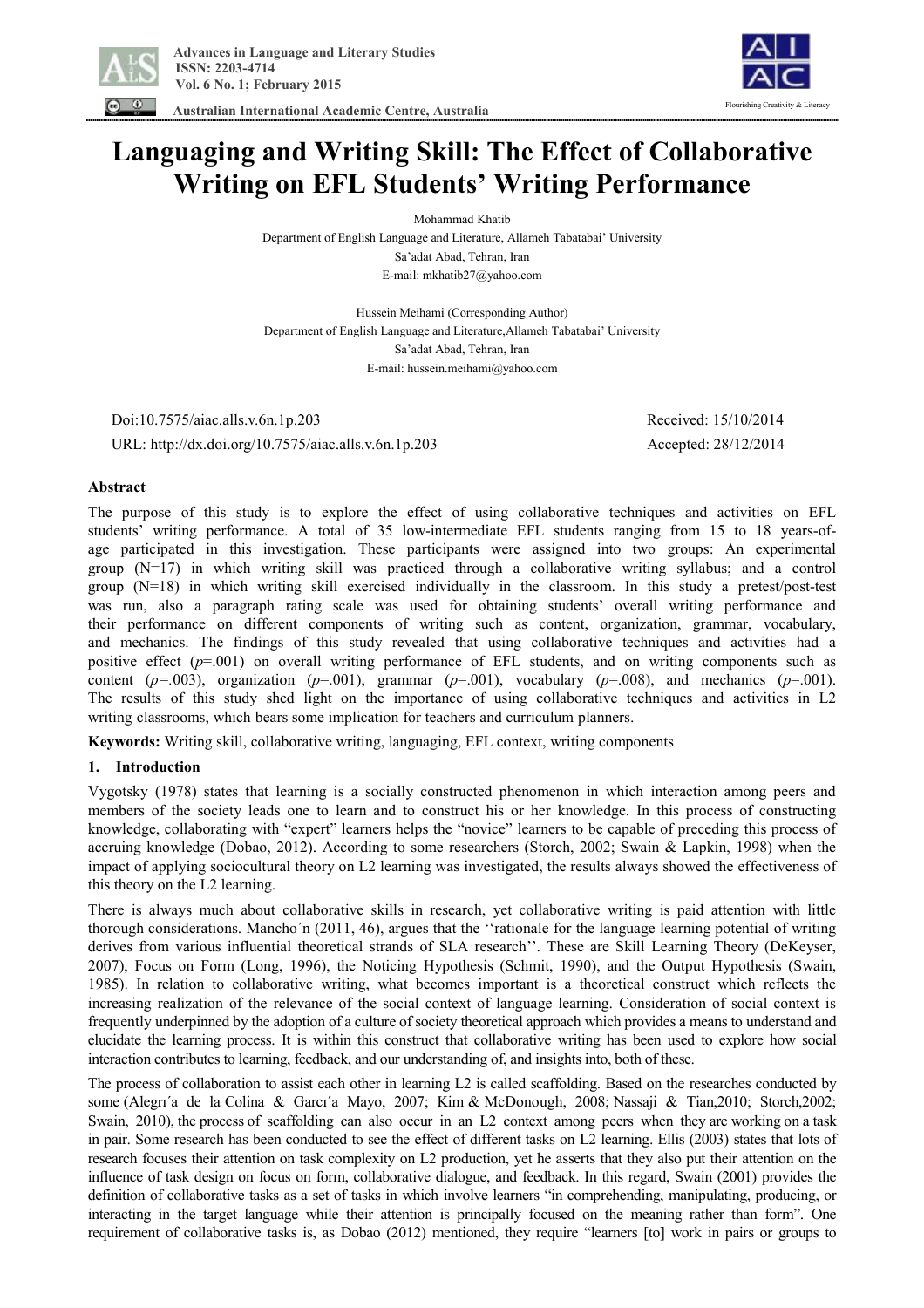## **ALLS 6(1):203-211, 2015** 204

produce one jointly written text". Exercising this fact, learners will be pushed to collaborate on their language that they have already used.

Lots of the previously conducted research on collaborative tasks scrutinizes "spoken discourse" more than "written discourse" (Shehadeh, 2011). This scarcity in number of written discourse research is one reason of conducting the current paper. Moreover, the previously conducted research has been done in ESL context and the number of paper explored the effectiveness of collaborative writing in EFL context is so scant. In this regard the context of this investigation is EFL. Some (Storch and Wigglesworth, 2007) conducted their study just by comparing between two sessions of instruction; one in pre-test time and the other in post-test time and just by comparing students' performance in these two sessions, so the possibility of intervening factors were ignored in their study. Consequently, the thrust of this study is to examine the effect of collaborative writing after 12 sessions in an EFL context and with 35 low-intermediate students.

#### **2. Review of Literature**

Sociocultural theory may be considered as the main theoretical framework for collaborative learning (Donato, 1994; Ohta, 2000). Using sociocultural theory as the framework of their research, Storch (2002), and Swain and Lapkin (1998) indicated that applying sociocultural theory in L2 learning had a positive effect on L2 learning due to the fact that for each learner there could be some strengths and weaknesses that when learners worked with each other they could compensate for each other's weaknesses by their strengths (Ohta, 2001).

It should be stated that there is a difference between what is called collaborative work and what is called cooperative work. According to Strauss (2007) it is just collaborative work that leads to L2 learning development and not cooperative work. The rationale for this difference is that learners cover each other's deficiencies in building the final knowledge in collaborative work, but it is not the matter of focus in cooperative work.

The existing research on pair and group work in L2 writing can be divided into two sections based on their specificity. First, the study of Connor and Asenavage (1994), and Rollinson (2004) showed the effectiveness of pair and group work since they provided feedback that involved in the process of learning. Second, with regard to issues relating to group dynamics, various types of group formations, and how groups function in peer review tasks (Connor and Asons, 2002) indicated collaborative work effectiveness.

Swain (2010) declared that "the learners' deliberations about how to solve problems concerning language use" called "languaging". When students are working in a language problem by their own "languaging" they are self directed, for instance when learners conduct silent reading to find out the gist of the passage. However, when learners involve in each other learning and work together, for example when they talk about a social event "languaging" refer to a social construction of meaning. According to Swain (2006) the later kind of languaging is the one which helps learners during the writing process because it contributes to language learners to put their focus on the writing problems together with their pairs and develop a deeper understanding of the language.

In a study on 72 postgraduate students in an Australian university, Storch and Wigglesworth (2007) compared the writings composed by individuals and those composed in pairs. The findings of their study showed that there is a significant difference between the two groups when accuracy does matter. However, the results indicated no significant difference between the two groups regarding complexity and fluency. In another section of their study, they revealed that 30% of the conversations among group members were about language issues that indicated the profitability of collaborative writing activities in contributing second language learners to be in an authentic-like situation to use the already learnt information.

Fernandez Doboa (2012) investigated the performance of Spanish learners who were at intermediate proficiency level and worked either in group, pair, or individually on written tasks that were about past tense grammar. In this study, students who worked in group and pair were asked to answer a joint written task while students who worked individually were asked to produce a piece of writing, each. The written texts were gathered and analyzed in the term of accuracy, fluency, and complexity (syntactic and lexical). The analysis revealed that with regard to accuracy, group-produced-text was ranked the most accurate, followed by the pair, and then individuals. It was also revealed that the group produced text were better in terms of fluency and complexity. The results also indicated that when students put their knowledge together it enabled them to do collaborative writing activities; and to be able to produce more accurate written text as a result of shared knowledge.

Collaborative writing in foreign language classroom was the focus of an investigation by Shehadeh (2011). In his study, Shehadeh used a mixed methods study in which he was not only interested in the effect of collaborative writing on the quality of learners' writing, but he also was interested in the learners' attitudes toward collaborative writings. He run his longitudinal study over sixteen week semester. His study had a pre-test post-test design. Shehadeh established two groups: an experimental group who worked on the writing tasks in pair and a control group that its members worked on the writing tasks individually. This study indicated some unexpected results. While in the previous studies the improvement in accuracy was reported in group work, in this study improvement was achieved in content, organization, and vocabulary, but not in accuracy. The justification of Shehadeh (2011) for the findings of this study was that because the learners who participated in this study were in low-proficiency level they were not be proficient enough to provide each other with the necessary language knowledge such as grammar.

The study conducted by Alegrı´a de la Colina and Garcı´a Mayo (2007) was also examined low-intermediate level learners who participated in a collaborative writing program. The findings of this study revealed that learners who had interaction in accomplishing their tasks (jigsaw, dictoglass, and text reconstruction) frequently arriving at the correct solution and also accurate answer in responding to the problems in the problem solving tasks and activities. In this regard, what Alegrı´a de la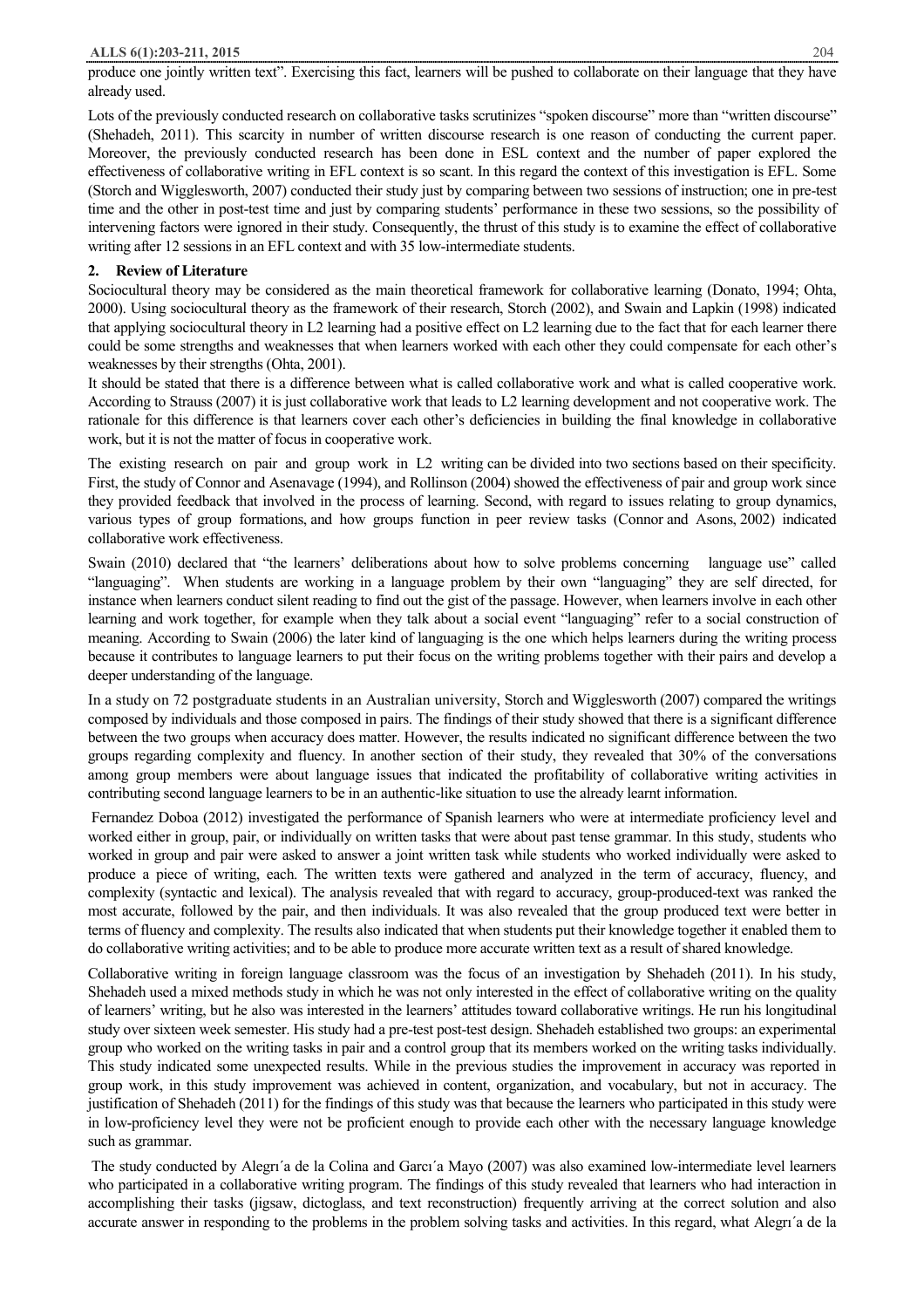Colina and Garcı´a Mayo (2007) conducted showed that even in the low-intermediate level learners could benefit from each other feedback, and knowledge.

Williams (2012) stated that the findings of these studies revealed that by using collaborative writing activates, learners could benefit from the mechanism necessary for learning through a verity of language processes. He states that collaboration which involved in these tasks is the important factor of improvement in different writing components including accuracy, fluency, and complexity.

Scrutinizing the relevant review of literature, this study aims at shed light on some of the controversial parts of the previous studies such as the effect of collaborative writing on overall writing performance and also different writing components involving content, organization, language, vocabulary, and mechanics. Involving participants at low-proficiency level, this investigation studies the effect of collaborative writing in this level of proficiency which is the center of debate in the aforementioned literature. Also for expanding the literature of the effect of collaborative writing on EFL learners, this study will be conducted in an EFL context. The following research questions are at the forefront of the present study aims:

- 1. To what extent does collaborative writing help EFL students to improve their writing skill?
- 2. What is the effect of collaborative writing on EFL students' writing performance with regard to different writing components: content, organization, grammar, vocabulary, and mechanics?

# **3. Methodology**

# *3.1 Participants*

A total of 35 low-intermediate Iranian EFL students all male and with age range of 15 to 18 were participating in this study. All of these students were Iranian and English was a foreign language for them. They were studying English language at Sharif Language Center Institute; Tehran, Iran. In this institute, one-skill-program was provided for students in different L2 skills involving speaking and writing. After achieving their low-intermediate level, students were asked to participate in a one skill program in writing skill and the other L2 skills. The aim of this writing program was to familiarize students with the bases in English language writing and to improve their writing ability for the more advanced future courses in writing. The duration of the program was a month and a half. The program involved 12 sessions. Each session took an hour and a half. For the purpose of this research students were divided into two groups. While in the experimental group  $(N=17)$  different collaborative tasks were done, in the control group  $(N=18)$ participants wrote their essays individually. It should be stated that the instructor for the both groups was the same (one of the researchers of the current study). He taught both groups for four sessions a week; two sessions in the experimental group and two sessions in the control group. The process of providing corrective feedback was also conducted by this instructor for both groups. Another point to be mentioned is that for fulfilling the inter-reliability of assessing students' writings a colleague of the instructor helped him in assessing students' writing. He was trained how to use the rating scale (Appendix 1) for assessing students' writing.

# *3.2 Instruments*

There was a pretest-posttest design in this research. For this purpose, two pieces of writing were required. In the first session of the program the pretest was administrated. In this session students were required to write one paragraph on the topic of *"Describe your dream home"*. This topic was the same for both the experimental and the control groups. The allotted time for writing of this 100 (at least) word essay was 30 minutes. In the  $12<sup>th</sup>$  session the posttest was run. The same procedure of the pre-test was run in the both groups. This time, students were required to write one paragraph with at least 100 words on the topic of *"Where do you like to travel? Wh*y?" In the post-test time, students were required to write their essays in 30 minutes.

There is a widely used paragraph rating scale that first proposed by Jacob, Zinkgraf, Wormuth, Hartfiel, and Hughey (1981) and in (1991) was modified by Hedgcock and Lefkowitz. This scale determines the differences in students' writing in the both groups (Appendix 1). According to Shehadeh (2011) the scale defines the following five component areas on s 0-100 point scale:

- 1. *"Content*: knowledge of subject; development of thesis; coverage of topic; relevance of details; substance; quantity of details.
- 2. *Organization*: fluency of expression; clarity in the statement of ideas; support; organization of ideas; sequencing and development of ideas.
- 3. *Grammar*: use of sentence structures and constructions; accuracy and correctness in the use of agreement, number, tense, word order, articles, pronouns, prepositions, negation.
- 4. *Vocabulary*: range; accuracy of word/idiom choice; mastery of word forms; appropriateness of register; effectiveness in the transmission of meaning.
- 5. *Mechanics of writing*: conventions of spelling, punctuation, capitalization, paragraph indentation, etc."

There are four bands for each component of the scale: excellent to very good, good to average, fair to poor, and very poor. Finally for analyzing the obtained data a series of *t* test were run by the help of SPSS 19.

# *3.3 Procedure*

The 35 low-intermediate Iranian EFL students were divided into two groups and assigned into two classes: class A (the experimental group) and class B (the control group). One syllabus was created for both classes. This syllabus was the same regarding different elements such as time, duration of each session, the material that be covered, the objective of each session, and the exercises that be done each session. The only difference between the two syllabuses was that in the experimental group students went through writing assignment in collaboration with their pairs, but in the control group students worked on the assigned activities individually. In class A, the principles of collaborative writing were in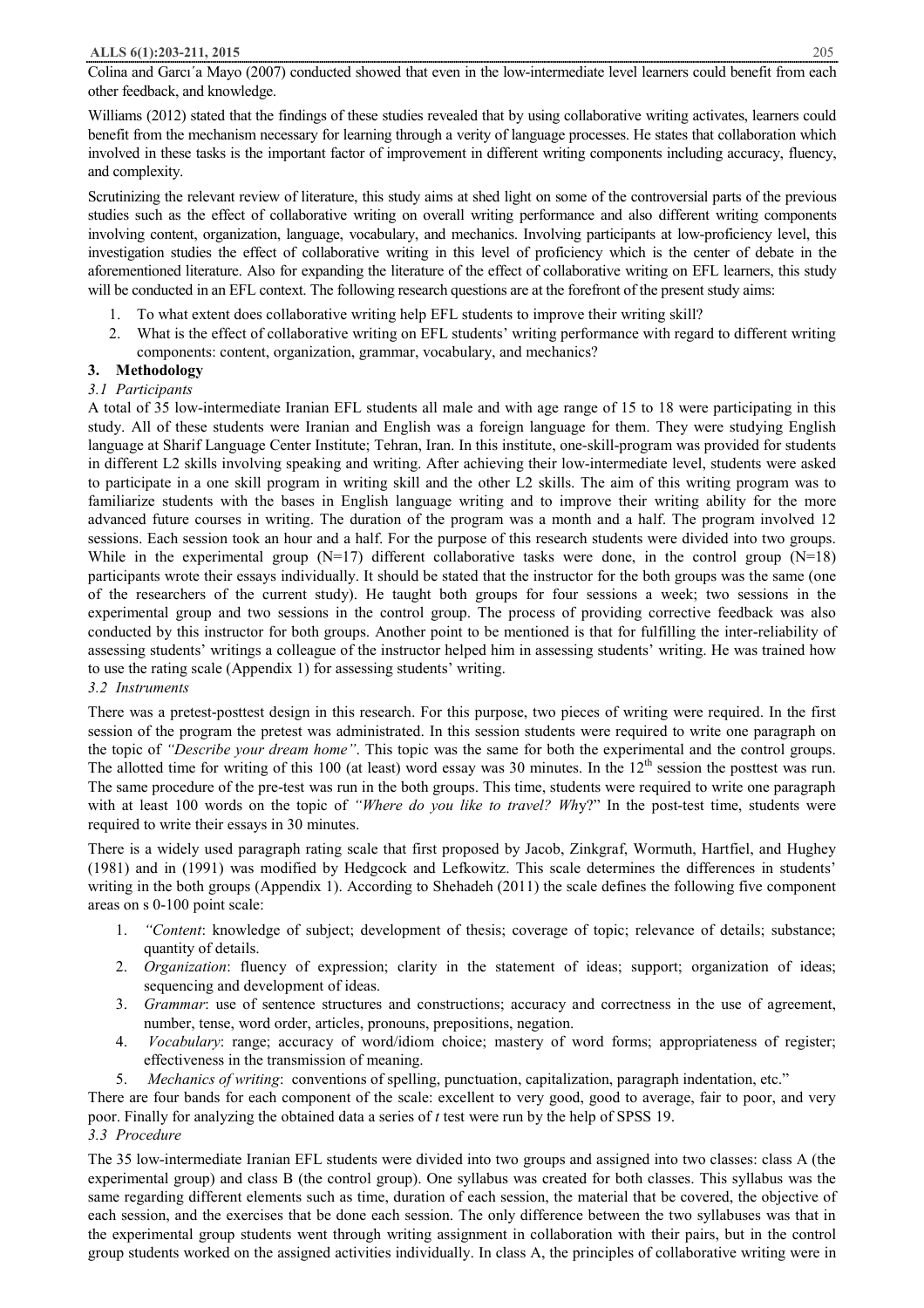process of the syllabus. Each session, first the teacher taught new points and discussed the materials. These took 45 minutes. Then the teacher nominated a topic and assigned students into pairs. Next, they were asked to work on the topics with their group members. They were allotted 45 minutes to work on the topic and to write about it. During this period, students started to talk about the topic with their peers. They provided each other with grammatical points, vocabulary load, and punctuation correction. During the time of doing collaboration tasks among students, the teacher went around them and provided them with any necessary points about the writing procedures. After 40 minutes they had to stop writing. In the left time (five minutes) students were required to read their writings. At the end of the class the teacher announced a topic and students were required to write about it at home and bring it next session. At the beginning of next session the teacher first got back students' writing in which he provided them with some feedback and then started the aforementioned process of writing class.

In class B, the control group, the syllabus was followed in the same way. The same principles and rules of writing were taught and the same material were covered and taught by the teacher. For this group the same topics as what were announced for the experimental group were provided. The cut edge between the two classes was that in the class B after the first 45 minutes of the class time the teacher nominated a topic and students were required to write about it not in pairs but individually. The process was so similar to the experimental group, in which students wrote about the topic but it was done individually. This means that they did not take advantage of their classmate's grammatical feedback, vocabulary load, and punctuation correction. They depended on their knowledge and what the teacher taught them during the class. While students wrote about the topic in the class B individually, the instructor went around them and provided them with any necessary points regarding writing affairs. Then, in the same way like class A after 40 minutes students stopped writing and they read their essays. For the following writing session the instructor nominated a topic for the students to write about it. The students write about the topic at home and next session they brought their writings to deliver them to the teacher. Each session at the beginning of the session the teacher got back students' previous writings in which he provided them with feedback regarding different components of writing. Some other aspects of the procedures run in this program are worth mentioning. At the beginning of the class and after the instructor got back the students' writings with the provided feedback on them, he started to give his instruction according to the syllabus. He used power point slides to explain new principles, rules, and materials about writing. After the instruction was done, students would be provided with the printed version of the power point slides. They were asked to review the printed power point slides and if they had any question about any parts of them raised their question in the classroom. In this program some chapters of the low-intermediate book of *North Star (2)*, and *Reading & Writing 3rd* edition were covered. It should be stated that the role of the books were not as powerful as the role of the teacher provided materials. By the teacher provided materials it is meant that the instructor of this program himself compiled a pamphlet based on the syllabus of the class and went through it during the 12 sessions. In the  $12<sup>th</sup>$  session the post-test was administrated. It was a composition writing test in which students were required to write a paragraph with at least 100 words. The topic for this post-test was nominated as *"Where do you like to travel? Wh*y?" Students in the both classes were allotted 30 minutes to compose their writings. The pre-test and post-test papers among both groups were collected and prepared for the scoring phase. In this phase of the study the writing scale was used and different writing components of the students' writing were assessed. For the matter of inter-ratter reliability, the essays were rated by two assessors according to the rating scale. In this section, the instructor's colleague helped him to assess students' writings. He gave a clear description of the scale for his colleague and they exercised on the scale by assessing two essays. When the instructor was sure that his colleague was well aware of the rating scale procedure, the assessing of students' writings were started.

## **4. Results**

With regard to administrating the pre-test, participants in the both groups (experimental group and control group) were required to write about a topic on the title of *"Describe your dream home".* In the next stage, their essays were assessed with the help of the rating scale that first proposed by Jacob, Zinkgraf, Wormuth, Hartfiel, and Hughey (1981) by two assessors who were well-familiar with the writing scale. The correlation between the two assessors was .84. As it was expected, there was no significant difference between the two groups' mean score. Table (1) illustrates the total and the componential mean scores between the two groups.

|              | Max.  | <b>Experimental Group</b> |           | Min.  | Max   | Control Group |           | Min.  | Max.  |
|--------------|-------|---------------------------|-----------|-------|-------|---------------|-----------|-------|-------|
|              | Score | Pre-test                  |           | Score | Score | Pre-test      |           | Score | Score |
|              |       | М                         | <b>SD</b> |       |       | М             | <b>SD</b> |       |       |
| Total        | 100   | 57.13                     | 5.85      | 47    | 69    | 56.66         | 4.16      | 48    | 62    |
| Content      | 30    | 14.46                     | 3.33      | 9     | 21    | 13.93         | 2.604     | 10    | 20    |
| Organization | 25    | 13.73                     | 2.12      |       | 18    | 12.53         | 1.59      | 10    | 15    |
| Grammar      | 20    | 14.93                     | 2.15      | 12    | 19    | 15            |           | 12    | 18    |
| Vocabulary   | 15    | 10.40                     | 2.02      |       | 14    | .26<br>11     | 1.83      | 8     | 14    |
| Mechanics    | 10    | 3.53                      | 1.50      |       | 6     | 3.80          | 1.69      |       |       |

Table1. Descriptive statistics of the total and the componential scores in the pre-test

The results of the Table (1) indicate that participants in the both groups were in the same level of proficiency at the beginning of the program. It is not only true with the total obtained mean scores by the participants but also true about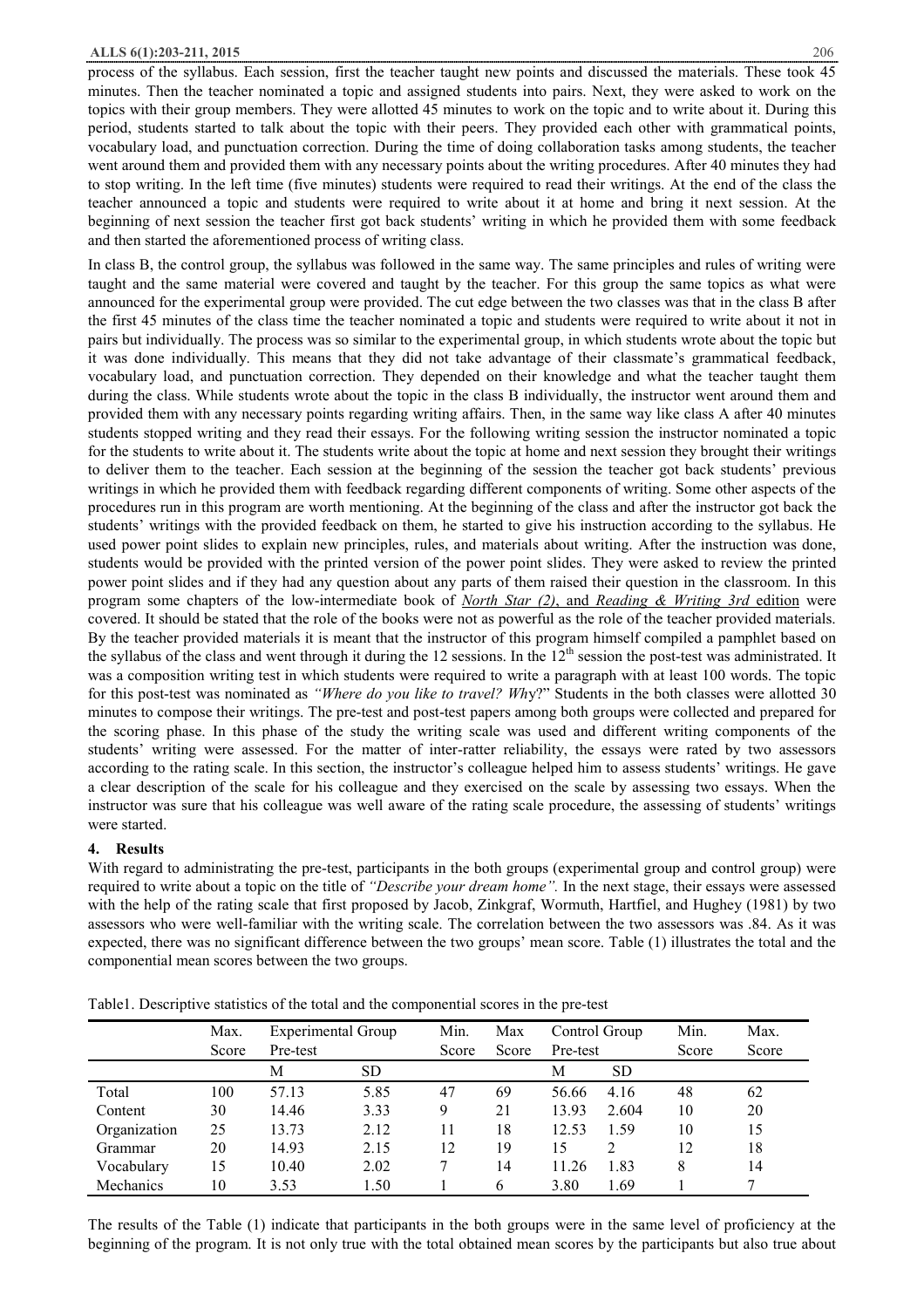the different components. Comparing different components of writing, one can find out that participants are at the same level of proficiency.

After 12 sessions of instruction, students participated in the final test which was considered as post-test. The same procedure was run in the post-test time. Students were required to write a-one hundred-word paragraph about a topic with the title of *"Where do you like to travel? Wh*y?" Like their pre-test, they were allotted 30 minutes to write this paragraph on the specified topic. Again, the two instructors were in charge of assessing the essays with the help of the described writing scale. Once again and due to the purpose of being sure about the inter-reliability of the scores another correlation between the scores gave by the both teachers was run. The correlation between the scores was .88. It can be inferred that due to the practice instructors exercised in the pre-test time, they would be more expert in assessing students' writing by using the rating scale in the post-test. Table (2) shows the results of total and the components descriptive statistics.

|              | Max.  | Experimental Group |           | Min.  | Max   |           | Control Group | Min.  | Max.  |
|--------------|-------|--------------------|-----------|-------|-------|-----------|---------------|-------|-------|
|              | Score | Post-test          |           | Score | Score | Post-test |               | Score | Score |
|              |       | М                  | <b>SD</b> |       |       | М         | <b>SD</b>     |       |       |
| Total        | 100   | 68.26              | 5.06      | 59    | 78    | 60.53     | 3.97          | 52    | 66    |
| Content      | 30    | 18.06              | 2.60      | 14    | 23    | 14.93     | 2.63          | 11    | 21    |
| Organization | 25    | 17                 | 2.51      | 13    | 21    | 13.46     | 1.84          | 11    | 17    |
| Grammar      | 20    | 17.62              | 1.66      | 14    | 20    | 15.86     | 1.84          | 13    | 19    |
| Vocabulary   | 15    | 12.20              | 1.32      | 10    | 14    | 11.66     | 1.67          | Q     | 14    |
| Mechanics    | 10    | 593                | 1.48      |       | 8     | 4.7       | 1.83          |       |       |

Table 2. Descriptive statistics of the total and the componential scores in the post-test

As can be seen in Table (2), the total mean score for the experimental group is 68.26, and it is 60.53 for the control group. Both groups improved their total mean score in the post-test but the experimental group improved it more than the control group. While the amount of increased total mean is 11.13 for the experimental group, it is 3.87 for the control group. There is 7.27 total mean score difference between the both groups. With regard to different component mean score, one can see that the amount of increased in mean score of components of the experimental group is more than the amount of increased mean score in components for the control group. In this way content improved from 14.46 to 18.06, organization from 13.73 to 17, grammar from 14.93 to 17.62, vocabulary from 10.40 to 12.20, and finally mechanics from 3.53 to 5.93 in the experimental group. On the other hand, content in the control group improved from 13.93 to 14.93, organization from 12.53 to 13.46, grammar from 15 to 15.86, vocabulary from 11.26 to 11.66, and mechanics from 3.80 to 4.70.

An independent-sample *t* test comparing the total mean scores of the experimental and control group found a significant difference between the means of two groups ( $t(28) = 168$ ,  $p < .05$ ). Table (3) shows the results of independent-sample t test.

Table 3. Independent-sample *t* test

| Overall writi<br>performance | 164 | 4.65 | 00. |
|------------------------------|-----|------|-----|

It shows that the means are significantly different in the two groups. The mean of the experimental group was significantly higher ( $M = 68.26$ ,  $SD = 5.06$ ) than the mean of the control group ( $M = 60.53$ ,  $SD = 3.97$ ).

An independent-sample *t* test was conducted with regard to different writing components including content, organization, grammar, vocabulary, and mechanics. The aim of Table (4) is to clear the fact of whether the mean score differences among writing components are significant or not.

Table.4 Independent-sample *t* test of different writing components

| Components   | df |         | F    | Sig.(two tailed) |
|--------------|----|---------|------|------------------|
| Content      | 33 | $-3.29$ | .38  | .003             |
| Organization | 33 | $-4.05$ | .68  | .001             |
| Grammar      | 33 | $-3.65$ | 2.23 | .001             |
| Vocabulary   | 33 | $-2.88$ | 4.22 | .008             |
| Mechanics    | 33 | $-4.39$ | .068 | .001             |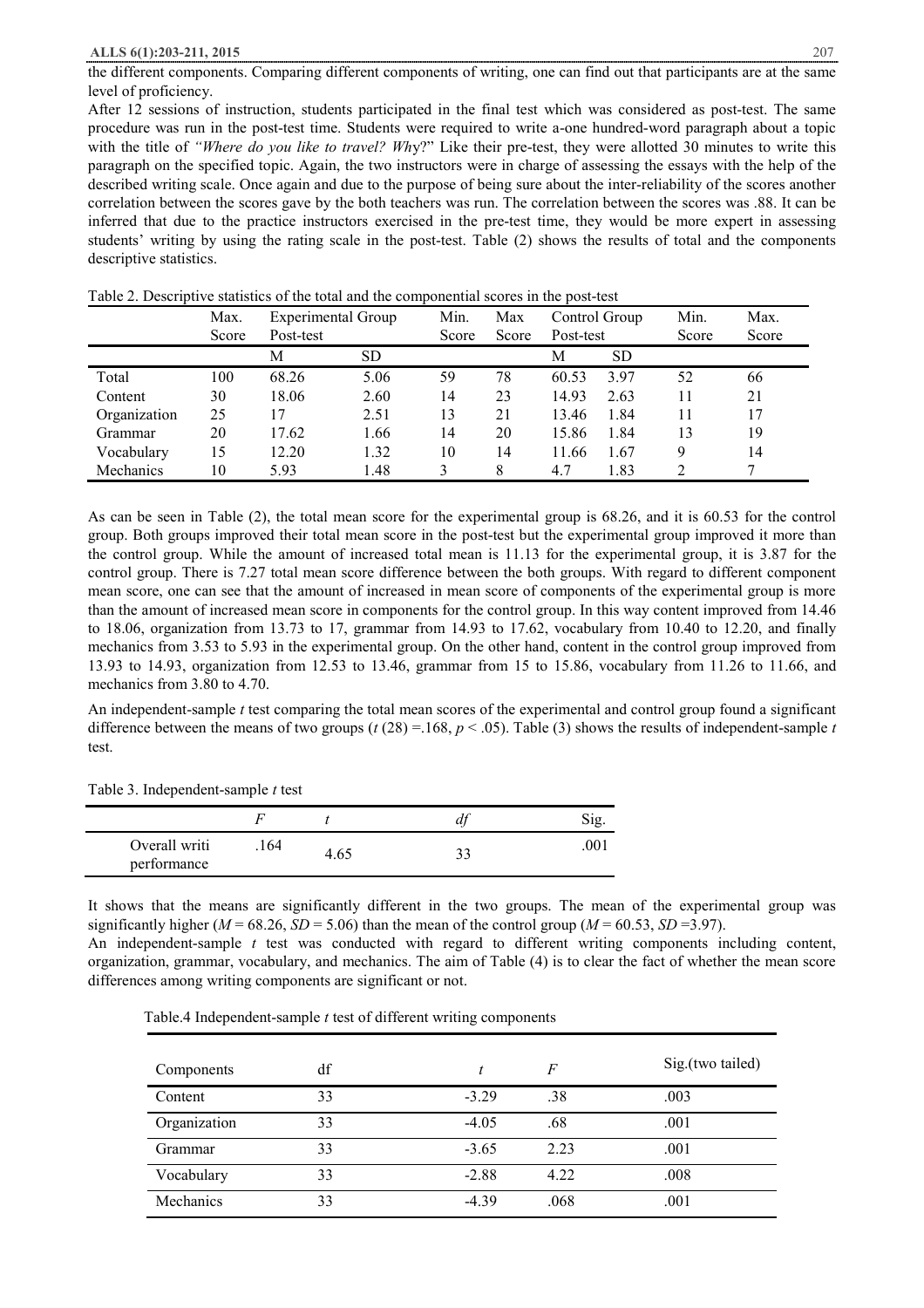#### **ALLS 6(1):203-211, 2015** 208

The indexes in the Table (4) indicate that the performance of the two groups with regard to different writing components including content, organization, grammar, vocabulary, and mechanics are significantly different.

#### **5. Discussion and Conclusion**

The first research question of this investigation was "To what extent does collaborative writing help EFL students to improve their writing skill?" For answering this question; a set of descriptive statistics was run. Table (2) indicated that the overall writing performance of the students who were in the experimental group improved more than those students who were in the control group. The total mean scores of the students in the both groups were compared in the pre-test and post-test. The total mean score of the experimental group was 57.13 and this amount reached to 68.26 after the treatment sessions. On the other hand, the control group total mean score was 56.66 in the pre-test that reached ultimately to 60.53 in the post-test. These results showed some factual points with regard to the essence of this investigation. First of all, the total mean score of the both groups in the pre-test showed that the participants of this study were in the low-intermediate level of proficiency, in other word, it indicated the homogeneity of participants of this study. In this regard the internal validity of this investigation is proved to be accomplished and exercised effectively through the effective sampling of selecting participants. At the end of the instruction, the post-test revealed that participants of the experimental group improved their proficiency level in writing from low-intermediate to intermediate. This is indicating that by providing low-intermediate students with instruction in writing skill if the provided instruction goes through collaborative techniques it can be claimed that in the end of instruction shifting in the proficiency level is feasible.

To investigate this claim an independent-sample *t* test was run. The result showed that the mean scores in the both groups are significantly different ( $t$  (28) = 168,  $p$  < .05). It indicated that the treatment was effective in this program. The first reason may be the effect of what is called social constructivism. According to Kuiken & Vedder (2002b) collaborative writing tasks contribute learners to construct meaning in their writing jointly. These tasks cause "meaningful and purposeful communication" and this can engage learners in a cognitive process in which L2 learning will happen. So, students collaborate their knowledge in writing, this causes a meaningful communication. This communication is made by the needs of students. While writing about a topic, students have different knowledge in different area. Some are good at grammar, other have good diction, so they have some needs that have to be fulfilled with their peers. When the needs are fulfilled their cognitive process start to react toward the new obtained materials and finally learning happens (Storch, 2005; Storch & Wigglesowrth, 2007, 2010 a, b).

With regard to the second research question which was "What is the effect of collaborative writing with regard to different writing components: content, organization, grammar, vocabulary, and mechanics?" when administrating pretest and post-test; each of these components' score obtained with the help of writing scale in the Appendix (1). The results showed that regarding content students in the experimental group outperformed those in the control group. The mean score of the experimental group was 18.06 and for the control group it was14.93. An independent-sample *t* test revealed that the mean score difference between the content component in the experimental and the control group was significant ( $t$  (28) = .383,  $p < .05$ ). In the next stage, organization as one of writing components was computed. While the mean score was 17 for the experimental group, it was 13.46 for the control group. An independent sample *t* test indicated that the mean scores were different between the experimental and control group ( $t$  (28) = .68,  $p$  < .05). The next component was grammar, in this component the experimental group mean score was 17.67, the control group mean score was 15.86. An independent-sample *t* test was conducted to compare whether the mean score difference between the two groups was significant or not. It was revealed the mean score between the two groups was significantly different  $(t (28) = 2.23, p < .05)$ . Vocabulary was another component of writing in which there was a difference in writing performance in the both groups. While the mean score was 12.20 for experimental group, the mean score of control group was 11.66. The independent sample *t* test showed the significant difference between the mean scores of the both groups ( $t$  (28) = 4.22,  $p < .05$ ). The last writing component that an independent-sample t test was conducted to find out whether the difference was significant between the mean scores or not was mechanics. The results showed that the difference between the two groups was significant ( $t$  (28) = .06,  $p$  < .05).

The obtained data indicates that with regard to different writing components the experimental group in which writing tasks were performed through collaborative writing outperformed the control group in which writing activates performed individually. The first reason for that can be mentioned as using collaborative activities in a group may help a group to use the potential strength of all its members. While one of the members may be good at organizing the ideas, the other one may have good knowledge of vocabulary. In this regard, students learn from each other while they are working on different tasks. Mancho'n (2011) made a well-distinguished difference "learn to write" and "writing to learn". In this way, the former is to instruct your learners then require them to use those instructions to write about a topic. It is a product-oriented learning. If we consider instructing writing in this way, students will attend at writing classes in which the teacher provides the necessary instruction and then they are required to write individually. The latter, however, is writing in process with the use of instruction and other things. It is a process-oriented learning, in which learners learn something in the process of instruction not just by the help of the instruction. This fact is to great extent in the same way with collaborative writing. In collaborative writing classes students learn from their peers. According to Hirvela (2011) using this policy in writing, one can promote knowledge of language, and also knowledge of content.

The second reason for promotion of writing skill in collaborative writing environment is that students working in collaborative groups can take advantage of group members for built-in peer review as they complete writing projects.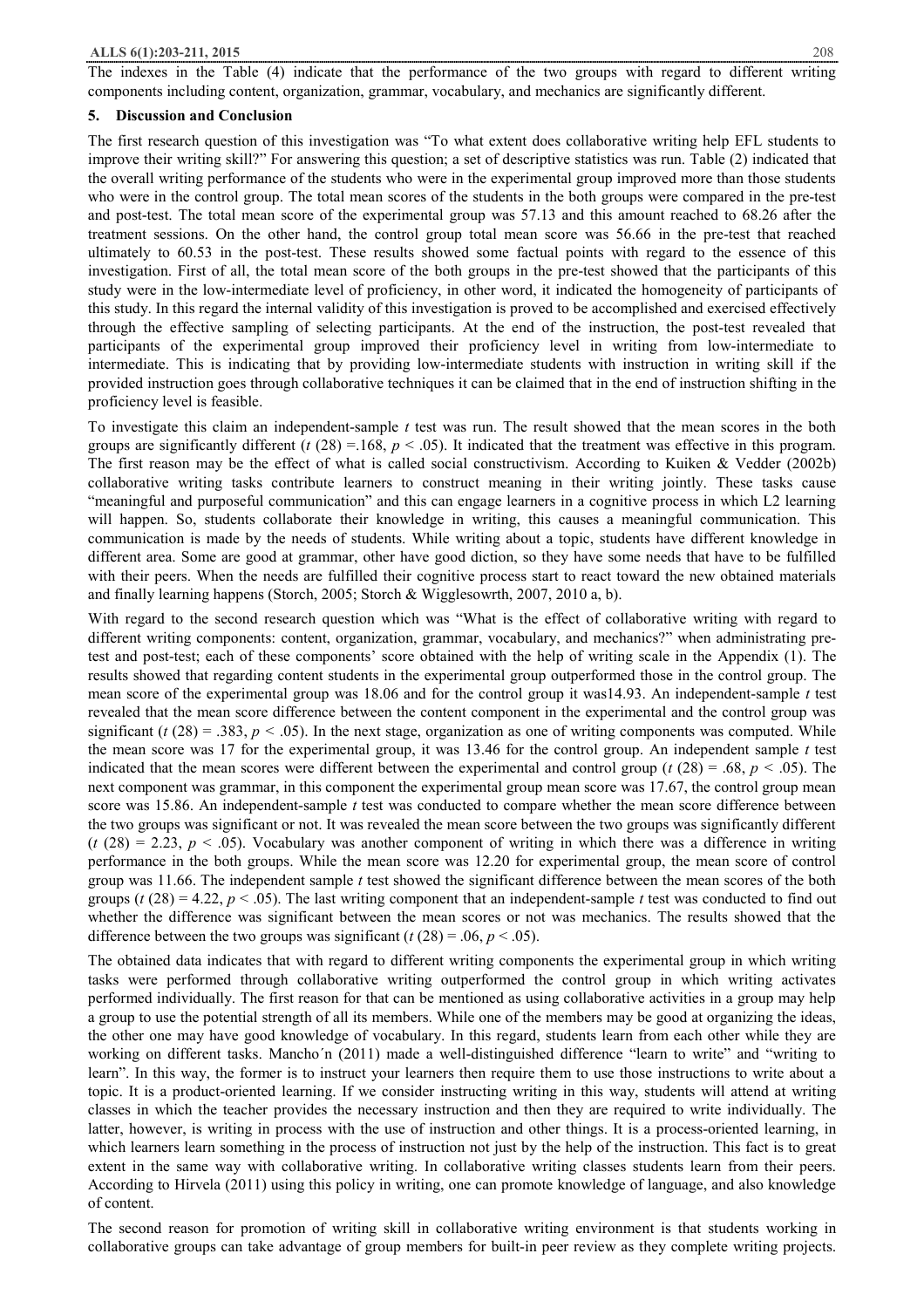Each student may accomplish one section of assessing in regard with his/her area of strength. For instance, in a group one of the members has good grammar knowledge so he can help to assess the grammar component of the group and then other members may be able to use those instructions as up taking it as new knowledge. Yhen in the later writing situation they may use that new knowledge.

One more reason for the effectiveness of the collaborative writing is that it encourages students to consider their audiences. When there is a group and students pose their opinions in that group and receive feedback on those opinions, they come to the conclusion that how is others reaction toward their opinion. It helps them to consider it and try to change their content, their organizing manner and other writing components such as vocabulary. During this time they put their focus and their attention in different ways and from the feedback they receive they establish their new knowledge.

As a whole, the foremost theory behind the effectiveness of collaborative writing may be co-constructivism. When two learners, one "novice" in one writing aspect and the other "expert" in that area, joint to each other to write about a topic the knowledge that transmute between them helps to construct new knowledge of writing. In this regard, they will take advantage of their peers and creating their "uptake" knowledge, later on, by using the "uptake" knowledge they make their permanent knowledge, and finally learning does happen.

The results of the present study support the hypothesis that Collaborative Writing has a significant positive effect on improving writing skill of the EFL students, thus supporting the previous studies (Kuiken and Vedder,2002b; Shahedeh, 2011; Storch and Wigglesworth,2007). This study found that improving in the knowledge of writing tended to be larger with the use of collaborative writing in the classroom. Students in collaborative writing classrooms have more interaction with each other and in a co-construct way they construct new knowledge. In line to this the results of this study confirm what has been done by Ohta, (2000); Storch, (2002) in which they came to conclusion that by pairing different learners with different proficiency levels together caused the transferring of different kind of the knowledge among pairs and finally learners made their own knowledge from the obtained knowledge. It is worth mentioning that different writing components including component, organization, grammar, vocabulary, and mechanics tend to improve in the experimental group more than the control group. In this regard the results of this study is compatible with that of Dobao (2012), Wigglesworth and Storch (2012), but the results of the current study has conflict with that of Shahedeh (2011) in which he asserts that, as one of writing component, grammar does not improve in the collaborative writing classes, yet the results of this study indicates that grammar along with other writing components does improve in the collaborative writing. One rational reason is that some of the learners have got better grammar knowledge than others so in the process of collaboration they can share it with those who are weak in that component of the language. Even though they are in the low-intermediate level of proficiency, they have already known about some rules of English language that can share with each other.

The pedagogical perspective of this study make it clear that by using collaborative task in writing there may be established a positive condition among the students. This helps students to learn from each other in an unobtrusive way. One of the theoretical implications of this study is to make this fact clear that by using collaborative writing tasks in the writing classroom, not only the grammar, vocabulary, and mechanics improve but also the content and organization will improve. The last implication of this study might be using collaborative writing tasks helps students to improve their writing skill that shows if L2 instructors use collaborative task with regard to other skills such as reading, writing, and listening they may see improvement in these skills too.

## **References**

Alegrı´a de la Colina, A., & Garcı´a Mayo, M. P. (2007). Attention to form across collaborative tasks by lowproficiency learners in an EFL setting. In M. P. Garcı´a Mayo (Ed.), *Investigating tasks in foreign language* learning (pp. 91–116). Clevedon: Multilingual Matters.

Connor, U., & Asenavage, K. (1994). Peer response groups in ESL writing classes: How much impact on revision? *Journal of Second Language Writing. 3*, 257–276.

DeKeyser, R. (2007). Practicing in a second language: Perspectives from applied linguistics and cognitive psychology. *Cambridge*: Cambridge University Press.

Dobao, F., A. (2012). Collaborative writing tasks in the L2 classroom: Comparing group, pair, and individual work. *Journal of Second Language Writing. 21*, 40–58.

Donato, R. (1994). Collective scaffolding in second language learning. In J. P. Lantolf & G. Appel (Eds.), *Vygotskian approaches to second language research* (pp. 33–56). Norwood, NJ: Ablex.

Ellis, R. (2003). Task-based language learning and teaching. *Oxford*: Oxford University Press.

Hedgcock, J., & Lefkowitz, N. (1992). Collaborative oral/aural revision in foreign language writing instruction. *Journal of Second Language Writing. 1*, 255–276.

Hirvela, A. (2011). Writing to learn in content areas: Research insights. In R. Mancho´ n (Ed.), *Learning-to-write and writing-to-learn in an additional language* (pp.159–180). Amsterdam: John Benjamins.

Jacobs, H., Zinkgraf, S., Wormuth, D., Hartfiel, V., & Hughey, J. (1981). Testing ESL composition: *A practical approach*. Rowley, MA: Newbury House.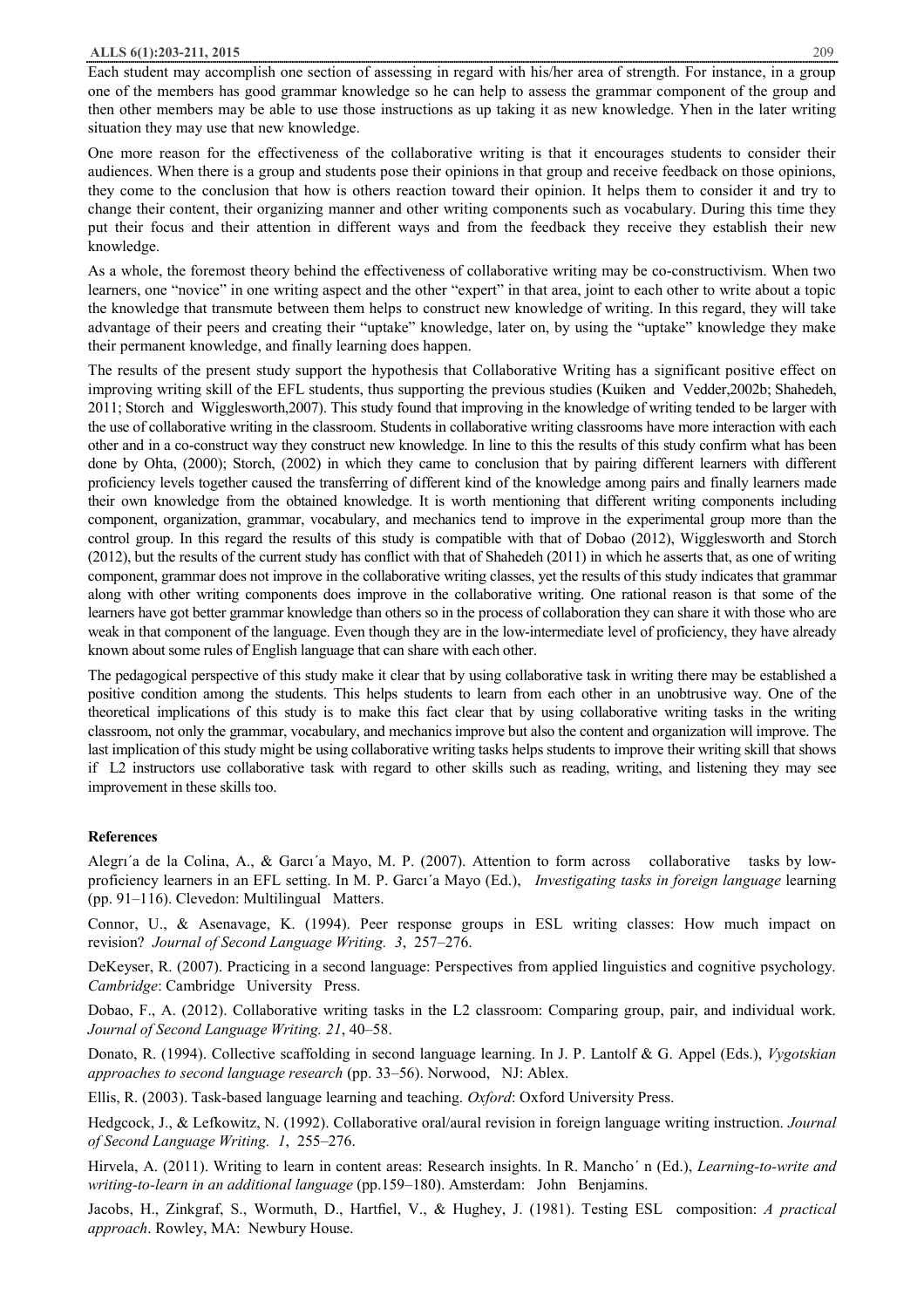Kim, Y., & McDonough, K. (2008). The effect of interlocutor proficiency on the collaborative dialogue between Korean as a second language learners. *Language Teaching Research, 12*, 211–234.

Kuiken, F., & Vedder, I. (2002b). Collaborative writing in L2: The effect of group interaction on text quality. In S. Ransdell & M. Barbier (Eds.), *New directions for research in L2 writing* (pp. 169–188). Dordrecht: Kluwer.

Long, M. H. (1996). The role of the linguistic environment in second language acquisition. In W.C. Ritchie & T. K. Bhatia (Eds.), *Handbook of language acquisition: Vol. 2. Second language acquisition* (pp. 413–468). New York: Academic Press.

Mancho´n, R. (2011). Writing to learn the language: Issues in theory and research. In R. Mancho´ n (Ed*.), Learning-towrite and writing-to-learn in an additional language* (pp. 61–84). Amsterdam: John Benjamins.

Nassaji, H., & Tian, J. (2010). Collaborative and individual output tasks and their effects on learning English phrasal verbs*. Language Teaching Research, 14*, 397–419.

Ohta, A. S. (2000). Rethinking interaction in SLA: Developmentally appropriate assistance in the zone of proximal development and the acquisition of L2 grammar. In J. P. Lantolf (Ed.), *Sociocultural theory and second language learning* (pp. 51–78). Oxford: Oxford University Press.

Ohta, A. S. (2001). Second language acquisition processes in the classroom: Learning Japanese. Mahwah, NJ: Lawrence Erlbaum.

Rollinson, P. (2004). Experiences and perceptions in an ESL academic writing peer response group. *Estudios Ingleses de la Universidad Complutense, 12*, 79–108.

Schmidt, R. (1990). The role of consciousness in second language learning. *Applied Linguistics, 11,* 192–196.

Shehadeh, A., (2011). Effects and student perceptions of collaborative writing in L2. *Journal of Second Language Writing. 20*, 286–305.

Storch, N. (2002). Patterns of interaction in ESL pair work. *Language Learning, 52*, 119–158.

Storch, N. (2005). Collaborative writing: Product, process, and students' reflections. Journal of *Second Language Writing, 14*(3), 153–173.

Storch, N., & Wigglesowrth, G. (2010b). Students' engagement with feedback on writing: The role of learner agency. In R. Batstone (Ed.), *Sociocognitive perspectives on language use and language learning* (pp. 166–185). Oxford: Oxford University Press.

Storch, N., & Wigglesworth, G. (2007). Writing tasks: The effects of Colloboration. In M. Garcı´a Mayo (Ed.), *Investigating tasks in formal language learning* (pp.157–177). Clevedon, UK: Multilingual Matters.

Storch, N., & Wigglesworth, G. (2010a). Learners' processing, uptake and retention of corrective feedback on writing. Case studies. *Studies in Second Language Acquisition, 32*, 303–334.

Strauss, P., & Alice, U. (2007). Group assessments: Dilemmas facing lecturers in multicultural tertiary classrooms. *Higher Education Research & Development, 26*, 147–161.

Swain, M. (1985). Communicative competence: Some roles of comprehensible input and comprehensive output in its development. In S. Gass & C.Madden (Eds.), *Input in second language acquisition* (pp. 235–253). Rowley, MA: Newbury House.

Swain, M. (2001) Integrating language and content teaching through collaborative tasks. *Canadian Modern Language Review, 58*, 44–63.

Swain, M. (2006). Languaging agency and Colloboration in advanced language proficiency. In H. Byrnes (Ed.), Advanced language learning: The contribution of Holliday and Vygotsky. *London*: Continuum.

Swain, M. (2010). Talking-it through: Languaging as a source of learning. In R. Batstone (Ed.), *Sociocognitive perspectives on language use/ learning* (pp. 112–130). Oxford: Oxford University Press.

Swain, M., & Lapkin, S. (1998). Interaction and second language learning: Two adolescent French immersion students working together. *The Modern Language Journal, 82*, 320–337.

Vygotsky, L. (1978). Mind in society. Cambridge, MA: Harvard University Press.

Wigglesworth, G., & Storch, N. (2009). Pair versus individual writing: Effects of fluency complexity and accuracy. *Language Testing. 26*, 45–466.

Wigglesworth, G., & Storch, N. (2012). Feedback and writing development through collaboration: A socio-cultural approach. In R. Mancho´n (Ed.), *L2 writing development: Multiple perspectives* (pp. 69–101). New York: De Gruyter Mouton.

Wigglesworth, G., Storch, N., (2012). What role for collaboration in writing and writing feedback. *Journal of Second Language Writing. 21,* 364–374.

Williams, J. (2012). The potential role(s) of writing in second language development. *Journal of Second Language Writing. 21*, 321–331.